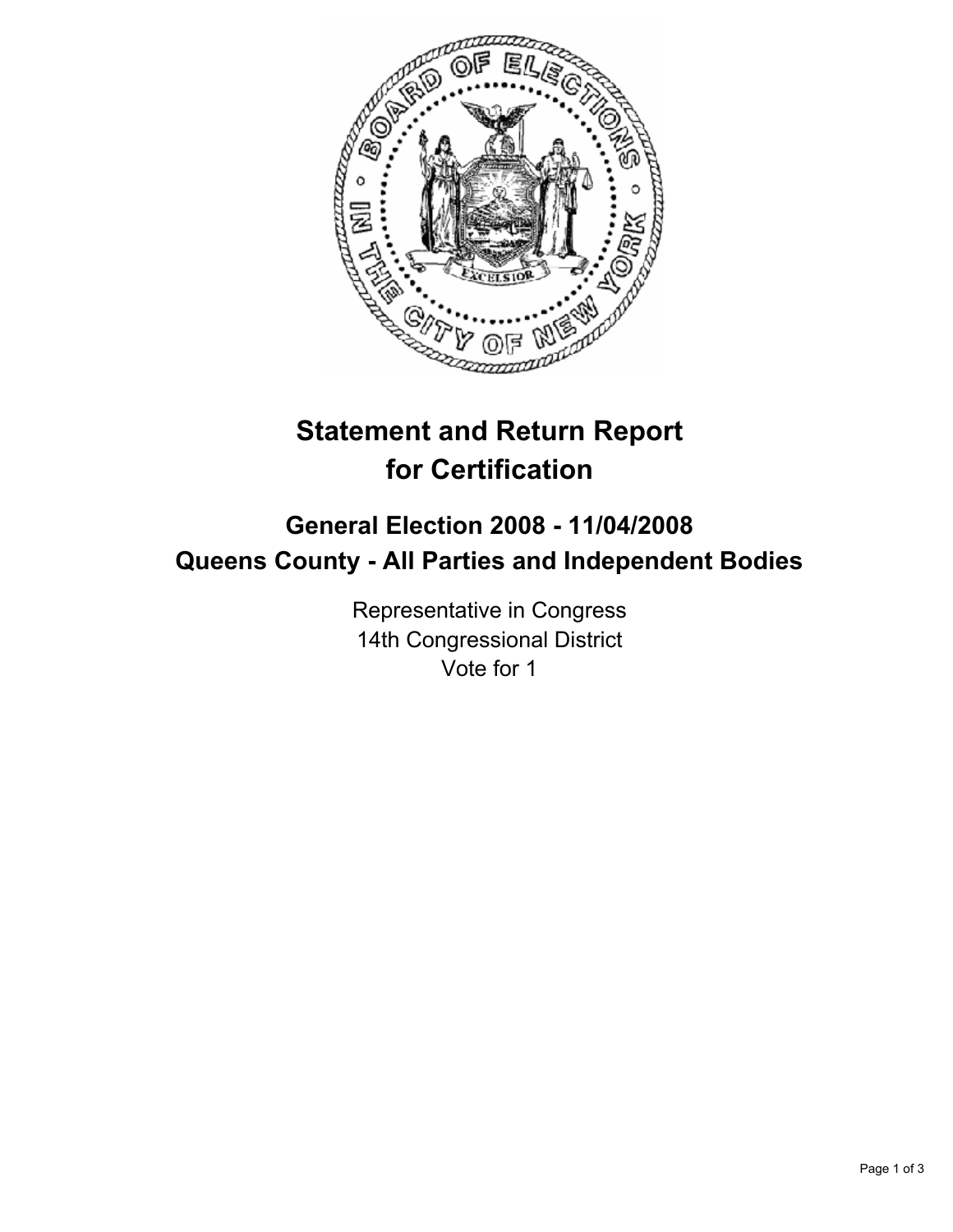

## **Assembly District 30**

| <b>PUBLIC COUNTER</b>                | 10,185 |
|--------------------------------------|--------|
| <b>EMERGENCY</b>                     | 0      |
| ABSENTEE/MILITARY                    | 222    |
| <b>FEDERAL</b>                       | 134    |
| <b>AFFIDAVIT</b>                     | 408    |
| <b>Total Ballots</b>                 | 10,949 |
| CAROLYN B MALONEY (DEMOCRATIC)       | 7,043  |
| ROBERT G HEIM (REPUBLICAN)           | 1,034  |
| CAROLYN B MALONEY (WORKING FAMILIES) | 290    |
| <b>ISAIAH MATOS (LIBERTARIAN)</b>    | 111    |
| <b>Total Votes</b>                   | 8,478  |
| Unrecorded                           | 2.471  |

**Assembly District 36**

| PUBLIC COUNTER                       | 33,276 |
|--------------------------------------|--------|
| <b>EMERGENCY</b>                     | 12     |
| ABSENTEE/MILITARY                    | 742    |
| <b>FEDERAL</b>                       | 419    |
| <b>AFFIDAVIT</b>                     | 1,403  |
| <b>Total Ballots</b>                 | 35,852 |
| CAROLYN B MALONEY (DEMOCRATIC)       | 22,821 |
| ROBERT G HEIM (REPUBLICAN)           | 4,186  |
| CAROLYN B MALONEY (WORKING FAMILIES) | 1,152  |
| <b>ISAIAH MATOS (LIBERTARIAN)</b>    | 411    |
| <b>Total Votes</b>                   | 28,570 |
| Unrecorded                           | 7.282  |

#### **Assembly District 37**